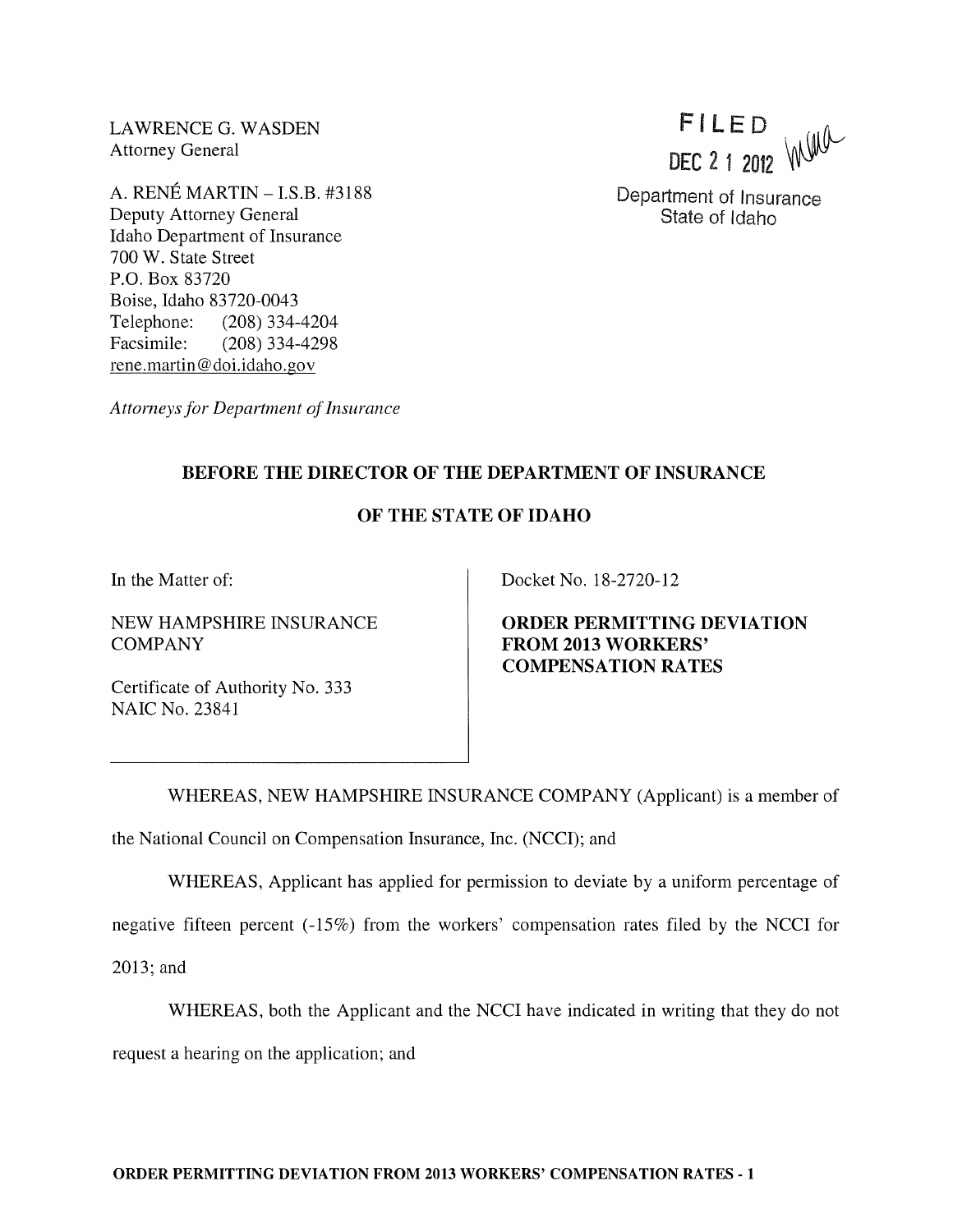WHEREAS, the Director of the Department of Insurance, having reviewed and being fully apprised of the Applicant's request to deviate from the Idaho workers' compensation premium rates filed by the NCCI for 2013, has determined that the requested rate deviation is justified;

NOW, THEREFORE, IT IS HEREBY ORDERED that, pursuant to Idaho Code § 41- 1614, the Applicant's request for a uniform percentage deviation of negative fifteen percent (-15%) from the workers' compensation rates filed by the NCCI for 2013, exclusive of terrorism rates, is GRANTED. This deviation from the Idaho workers' compensation premium rates filed by the NCCI for 2013 shall take effect on January 1,2013, and shall remain in effect for one year from that date unless terminated sooner with the approval of the Director.

DATED this  $Z/L$   $\frac{5}{\sqrt{2}}$  of December, 2012.

STATE OF IDAHO DEPARTMENT OF INSURANCE

Whan feal

Director